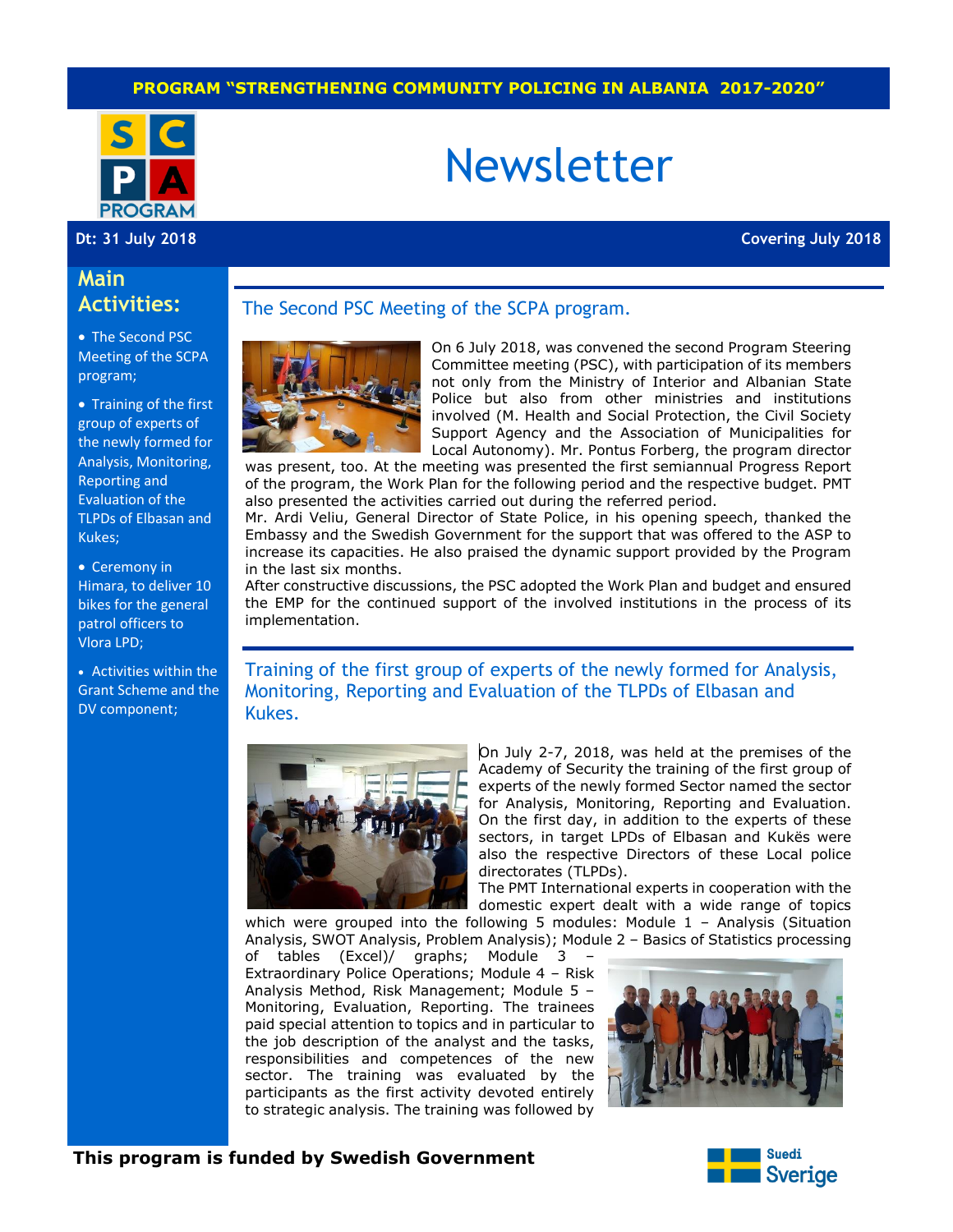a coaching session of LPD Elbasan experts, while in October it is planned to develop a second training session.

## Ceremony in Himara, to deliver 10 bikes for the general patrol officers to Vlora LPD.



On Friday, July 20th, it was organized in cooperation between SCPA Program and the ASP Headquarters a hand over ceremony in Himara, to deliver 10 bikes



and the safety accessories to Vlora LPD. The bikes will be used along the coast side and serve to increase the presence of the police forces close to the citizens during the holidays' season. During the small ceremony were present the Director of the Public Order Department at the ASP Headquarters Mr. Loka, the director of Vlora LPD Mr. Shehaj, the deputy mayor of Himara and SCPA Team Leader Mr. Shundi.

These bikes are part of a larger pool of 20 bikes delivered to other LPDs in seaside areas (Shkodra, Lezha and Durres). In addition, Strengthening Community Policing in Albania program will deliver 10 city-bikes for CPOs in LPD Kukes and 5 other bikes in LPD Elbasan.



The ASP representatives expressed their gratitude for the SCPA program and for the Swedish Government for the support provided to Albanian Police.



### Activities within the Grant Scheme and the DV component.



On the 12th of July, it was held the first constitutive meeting of the Local Council for Public Safety in Gramsh. This initiative was conducted in the frame of the Project "Preventing criminality in the Elbasan District by strengthening cooperation



between Police-Local Government- Community", which is funded by the Swedish Program and implemented by the NGO "Tjetër Vizion", Elbasan. T

This council will be provided technical assistance in order to increase its effectiveness



On the same line, on July 25, the next meeting of the LCPS was held in Librazhd. At this meeting chaired by the Mayor, they discussed security issues of the town. Representatives of the



**Suedi Sverige** 

### **This program is funded by Swedish Government**